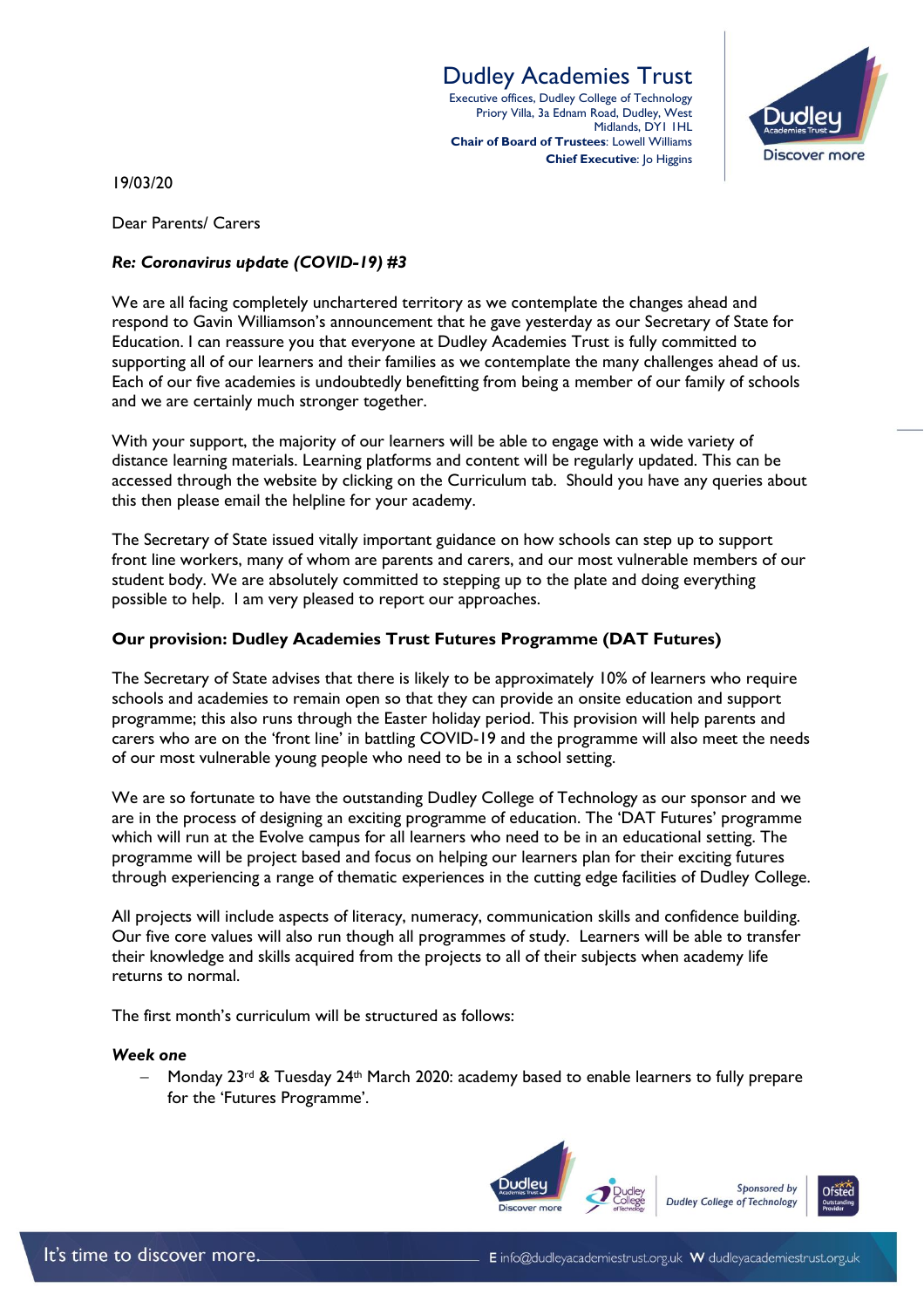

 Wednesday 25th March to Friday 27th March 2020: **'Voyage of Discovery'** the space project based at the Evolve building.

#### *Week 2*

 Monday 30th March to Friday 3rd April 2020: 'Our **Black Country Roots'**, the history project drawing on staff and resources from the Black Country Living Museum.

#### *Week 3*

 Monday 6th April to Thursday 9th April 2020: '**Speak out Loud'**, the reading project where learners have an opportunity to enjoy a range of literature and build up their reading and performance skills.

### *Week 4*

 Tuesday 14th to Friday 17th April 2020: '**Let's get physical'**, a health and wellbeing project giving learners an opportunity to engage in some outdoor sports (these will of course be appropriate given current restrictions due to COVID-19).

Teachers across our academies supported by subject specialists from our central team are already working on the next month's programme and details will be shared with you once it has been created.

## **Delivery of the programme**

The programme will be delivered by teachers from across the Trust whose subject specialism is appropriate for the particular project. We will also aim to provide teaching assistant support for learners with additional needs. There will also be staff who are Designated Safeguarding Leads to ensure that safeguarding remains our number one priority. We will ensure that learner to teacher ratios are appropriate.

| Organisation of the programme - The academy day |  |
|-------------------------------------------------|--|
|-------------------------------------------------|--|

| 08:15 | Staff will be ready to welcome learners to the Evolve building. |
|-------|-----------------------------------------------------------------|
| 09:00 | Official start of the day (learners will be registered).        |
| 10:45 | Morning break.                                                  |
| 11:15 | Programme resumes.                                              |
| 12:30 | Lunch                                                           |
| 13:00 | Afternoon session.                                              |
| 14:00 | End of day.                                                     |

Please note that learners will be required to attend for the full day and will also be required to stay at the Evolve campus at all times. Staff will supervise break and lunch. A packed lunch will be provided for all learners.

## **Are you interested in the 'Futures Programme' for your child?**

If you would like your child to attend the programme, please complete the registration from which can be accessed via your academy website under COVID-19 Updates. In order to help us plan, we would really appreciate your prompt response so that we can organise staffing. Please complete the online form by 15:00 on Friday 20<sup>th</sup> March 2020 or at your earliest convenience.